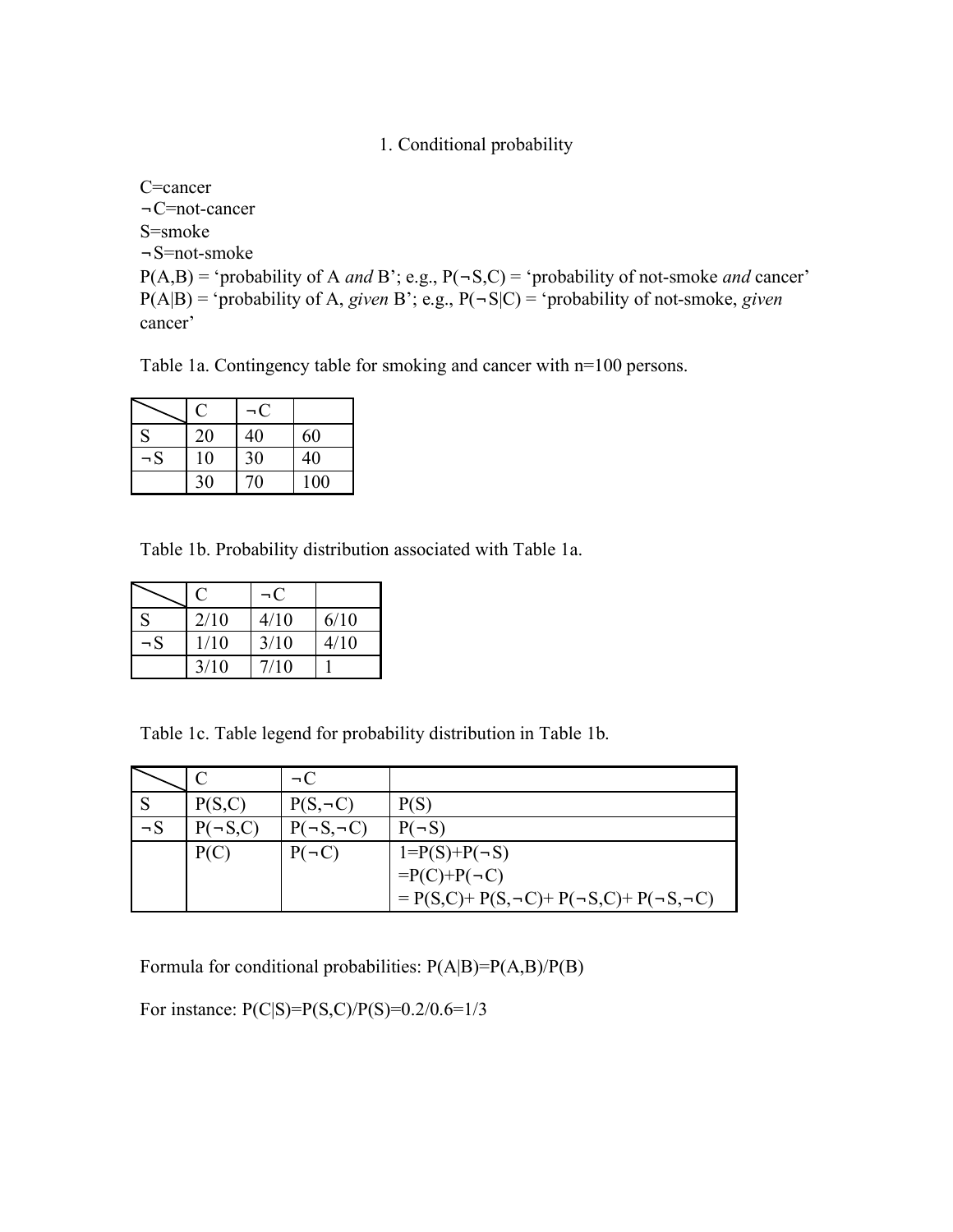## 2. Independence

Table 2a. Contingency table for smoking and cancer with n=100 persons.

|          | $\mathbf C$ |    |     |
|----------|-------------|----|-----|
| S        | 20          | 40 | 60  |
| $\neg$ S | 10          | 30 | 40  |
|          | 30          | 70 | 100 |

 $P(C|S)=20/60=1/3$  $P(C|\neg S)=10/40=1/4$  $P(C)=30/100=3/10$ 

S carries information about C: Learning that S should increase your confidence that C; S and C are not independent in this table.

Table 2b. Contingency table for smoking and cancer with n=100 persons.

|          | U  |    |     |
|----------|----|----|-----|
| S        | 18 | 42 | 60  |
| $\neg$ S | 12 | 28 | 40  |
|          | 30 | 70 | 100 |

 $P(C|S)=18/60=3/10$  $P(C|-S) = 12/40 = 3/10$  $P(C)=30/100=3/10$ 

S carries no information about C: Learning that S should not increase your confidence that C; S and C are independent in this table.

Formula for independence: A and B are independent iff P(A|B)=P(A), or, which is the same, iff  $P(A,B)=P(A)P(B)$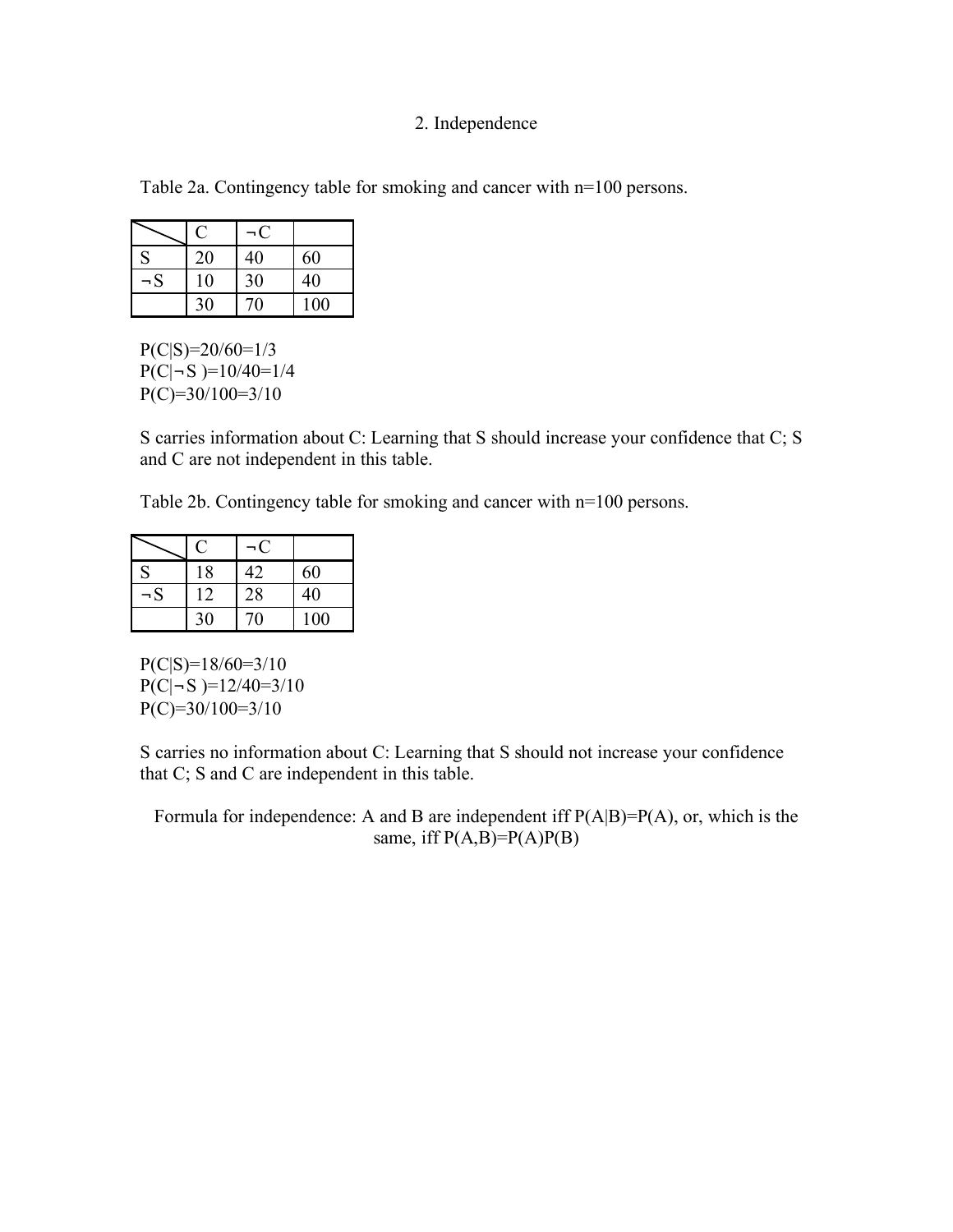3. Conditional independence

C=cancer ¬C=not-cancer S=smoke ¬S=not-smoke F=stained fingers  $\neg$ F=not-stained fingers  $P(A,B)$  = 'probability of A *and* B'; e.g.,  $P(\neg S, C)$  = 'probability of not-smoke *and* cancer'  $P(A|B) = 'probability of A, given B'; e.g., P(\neg S|C) = 'probability of not-smoke, given$ cancer'

Table 3a. Contingency table for stained fingers and cancer

|     | U  |     |     |
|-----|----|-----|-----|
|     | 16 | 74  | 90  |
| – F | 14 | 96  | 110 |
|     | 30 | 170 | 200 |

In this table:  $P(C|F)=16/90=0.18$  $P(C|\neg F)=14/110=0,13$  $P(C)=30/200=0,15$ Hence,  $P(C|F) \neq P(C)$ ; therefore C and F are not independent

Now suppose that among the people in 2a there are 100 smokers and 100 non-smokers. Make a separate contingency table for each group.

Table 3b. Contingency table for stained fingers and cancer, given S (only smokers here)

| D        | 14 | 56 | 70  |
|----------|----|----|-----|
| $\neg$ F | 6  | 24 | 30  |
|          | 20 | 80 | 100 |

In this table:  $P(C|F)=14/70=0,2$  $P(C|-F)=6/30=0,2$  $P(C)=20/100=0,2$ Hence,  $P(C|F)=P(C)$ ; therefore C and F are independent in this table